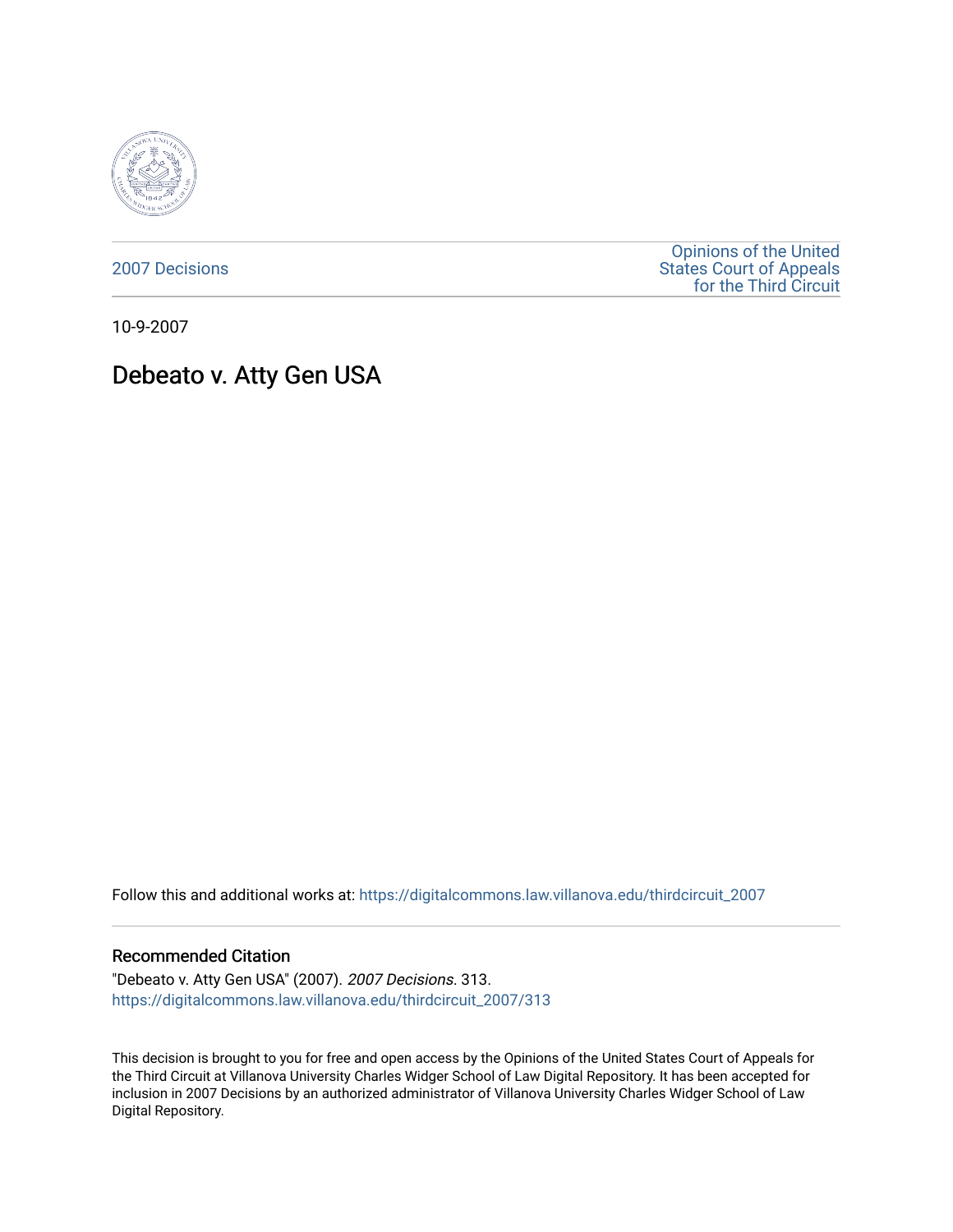#### PRECEDENTIAL

## UNITED STATES COURT OF APPEALS FOR THE THIRD CIRCUIT

\_\_\_\_\_\_\_\_\_\_\_\_

## No. 05-3235

#### LUZ MARTINA FELIZ DEBEATO

Petitioner

v.

## ATTORNEY GENERAL OF THE UNITED STATES

\_\_\_\_\_\_\_\_\_\_\_\_

Respondent

 Initially docketed as an Appeal from the United States District Court for the Eastern District of Pennsylvania (D.C. No. 04-cv-0603) District Judge: Honorable Cynthia M. Rufe Converted to a Petition for Review from the Board of Immigration Appeals Pursuant to the REAL ID Act of 2005 (Board No. A 41 943 418) Immigration Judge: Honorable Bruce Michael Barrett

\_\_\_\_\_\_\_\_\_\_\_\_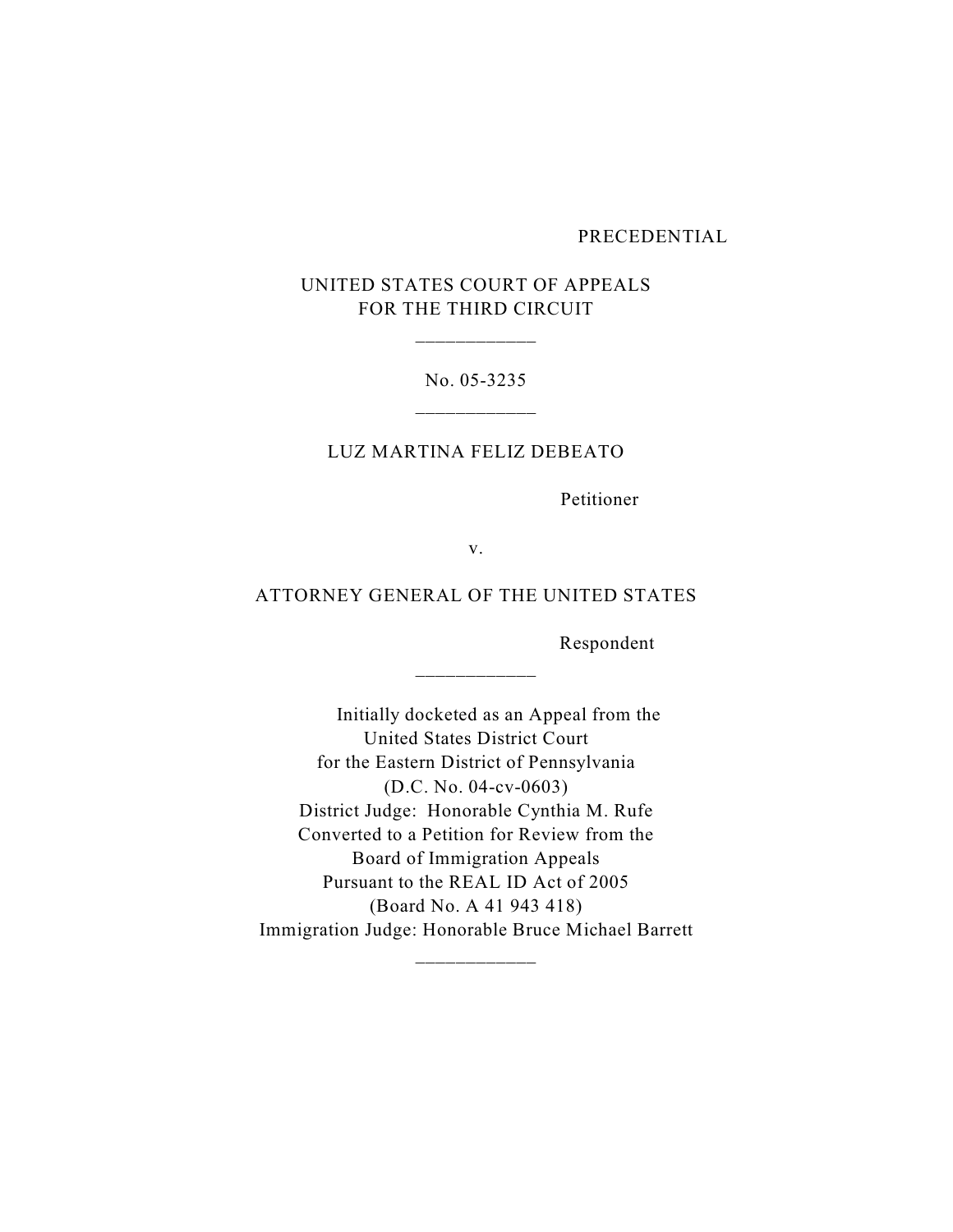Argued May 23, 2007 Before: CHAGARES, HARDIMAN and TASHIMA , *Circuit Judges*. \*

(Filed: October 9, 2007 )

Jonathan Feinberg, Esq. (Argued) Kairys, Rudovsky, Messing & Feinberg 718 Arch Street Suite 501 South Philadelphia, PA 19106

*Attorneys for Petitioner*

Richard M. Bernstein, Esq. (Argued) Dennis M. Abraham, Esq. Office of United States Attorney 615 Chestnut Street Philadelphia, PA 19106

*Attorneys for Respondent*

### OPINION OF THE COURT

\_\_\_\_\_\_\_\_\_\_\_\_

The Honorable A. Wallace Tashima, Senior Circuit Judge \* for the United States Court of Appeals for the Ninth Circuit, sitting by designation.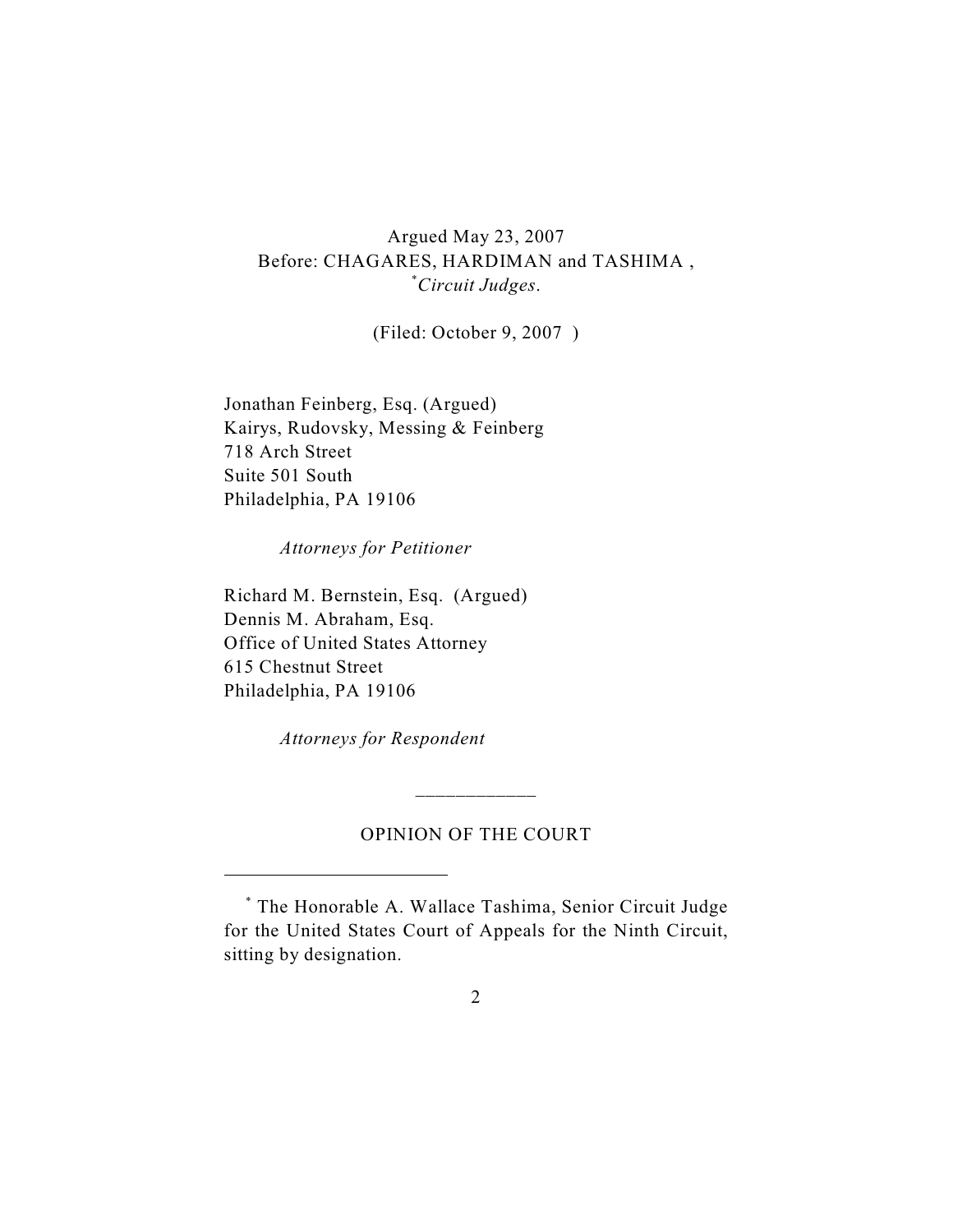HARDIMAN, *Circuit Judge*.

This immigration case began as a petition for writ of habeas corpus, but is before us now as a petition for review. For the reasons that follow, we will deny the petition.

\_\_\_\_\_\_\_\_\_\_\_\_

**I.**

Petitioner Luz Martina Feliz-Debeato (Debeato), a Dominican national, first came to the United States in 1988. Two years later, she pleaded guilty to drug possession, distribution, and conspiracy-related offenses in the Court of Common Pleas of Lehigh County, Pennsylvania. After serving three years of a six-year sentence, she was paroled.

Following Debeato's release from prison, the INS commenced deportation proceedings, alleging that she was deportable as an "aggravated felon" within the meaning of the Immigration and Nationality Act (INA). The immigration judge (IJ) found her subject to deportation as charged — and ineligible for discretionary relief under Section 212(c) of the  $INA$  — on the ground that she had not lived in the United States continuously for seven years. Accordingly, Debeato was ordered deported to the Dominican Republic.

The Board of Immigration Appeals (BIA) affirmed the decision of the IJ, finding both that Debeato did not have seven years of unrelinquished domicile in the United States and that she was ineligible for Section 212(c) relief because she was an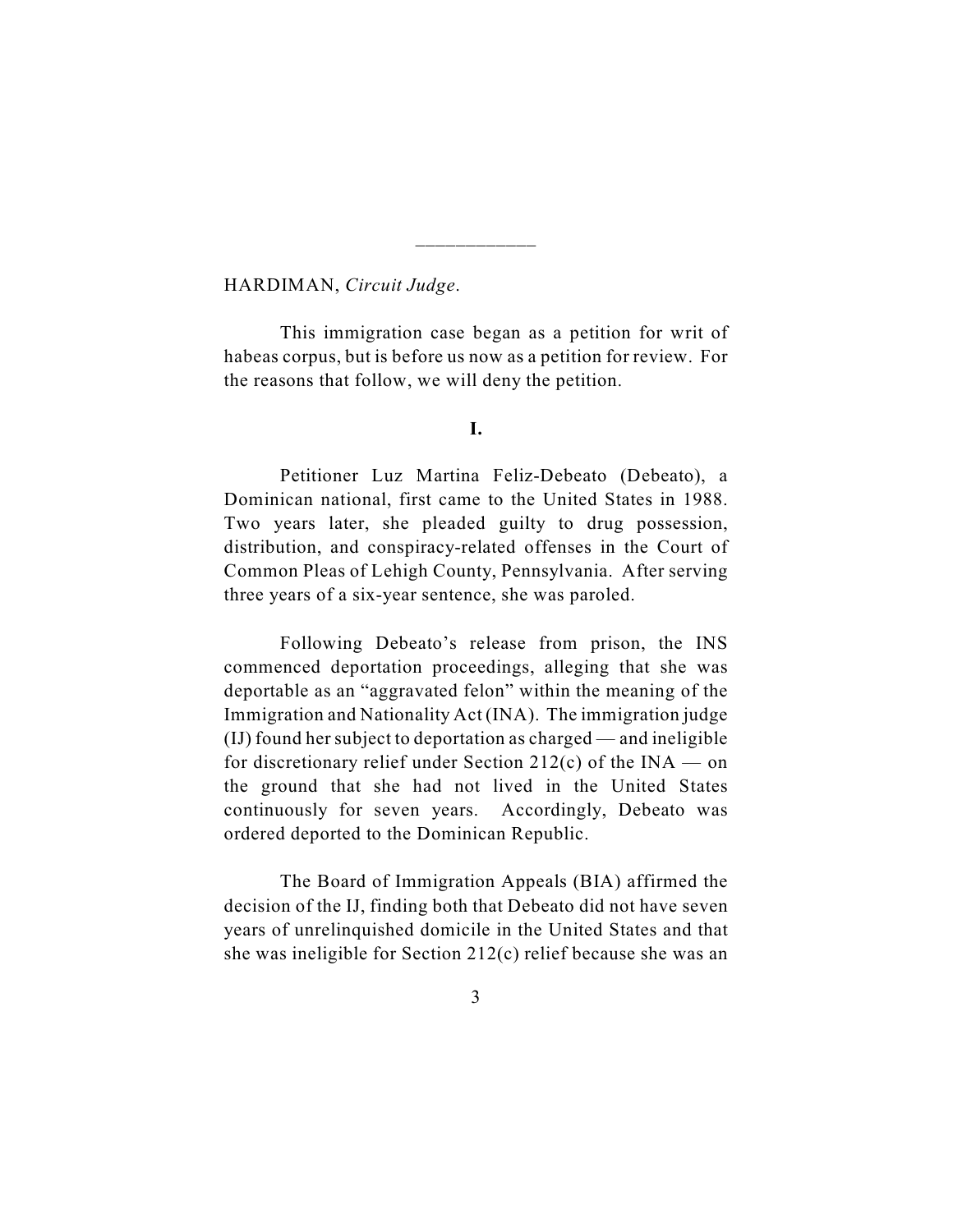"aggravated felon" for purposes of Section 440(d) of the Anti-Terrorism and Effective Death Penalty Act of 1996 (AEDPA).

Although Debeato left the United States in 1998, she was apprehended at her husband's home in Reading, Pennsylvania in 2000 after having returned surreptitiously. Debeato was charged with one count of illegal reentry in violation of 8 U.S.C.  $\S$  1326(a) & (b)(2) and was sentenced to forty-six months in prison after entering a guilty plea to that charge.

On August 1, 2003, Debeato filed a petition for writ of habeas corpus pursuant to 28 U.S.C. § 2241 requesting cancellation of her removal order and adjustment of her status. Debeato claimed that her prior deportation was invalid because the immigration court erred when it deemed her ineligible for a Section 212(c) waiver of deportation. Six months later — while Debeato remained incarcerated — the Department of Justice issued a Form I-871, Notice of Intent/Decision to Reinstate Prior Order under INA § 241(a)(5), 8 U.S.C. § 1231(a)(5) (Form I-871). The Form I-871 summarily reinstated the October 1993 order of deportation.

II.

The REAL ID Act, Pub. L. 109-13, Div. B, Title I  $\S$ 106(c), requires us to treat Debeato's habeas petition as a petition for review under § 242 of the INA. *See Bonhometre v. Gonzales,* 414 F.3d 442, 446 (3d Cir. 2005); *see also Kamara v. Attorney Gen.*, 420 F.3d 202, 210 (3d Cir. 2005). But first we must ascertain whether we have jurisdiction over the petition for review despite the parties' agreement that jurisdiction lies in this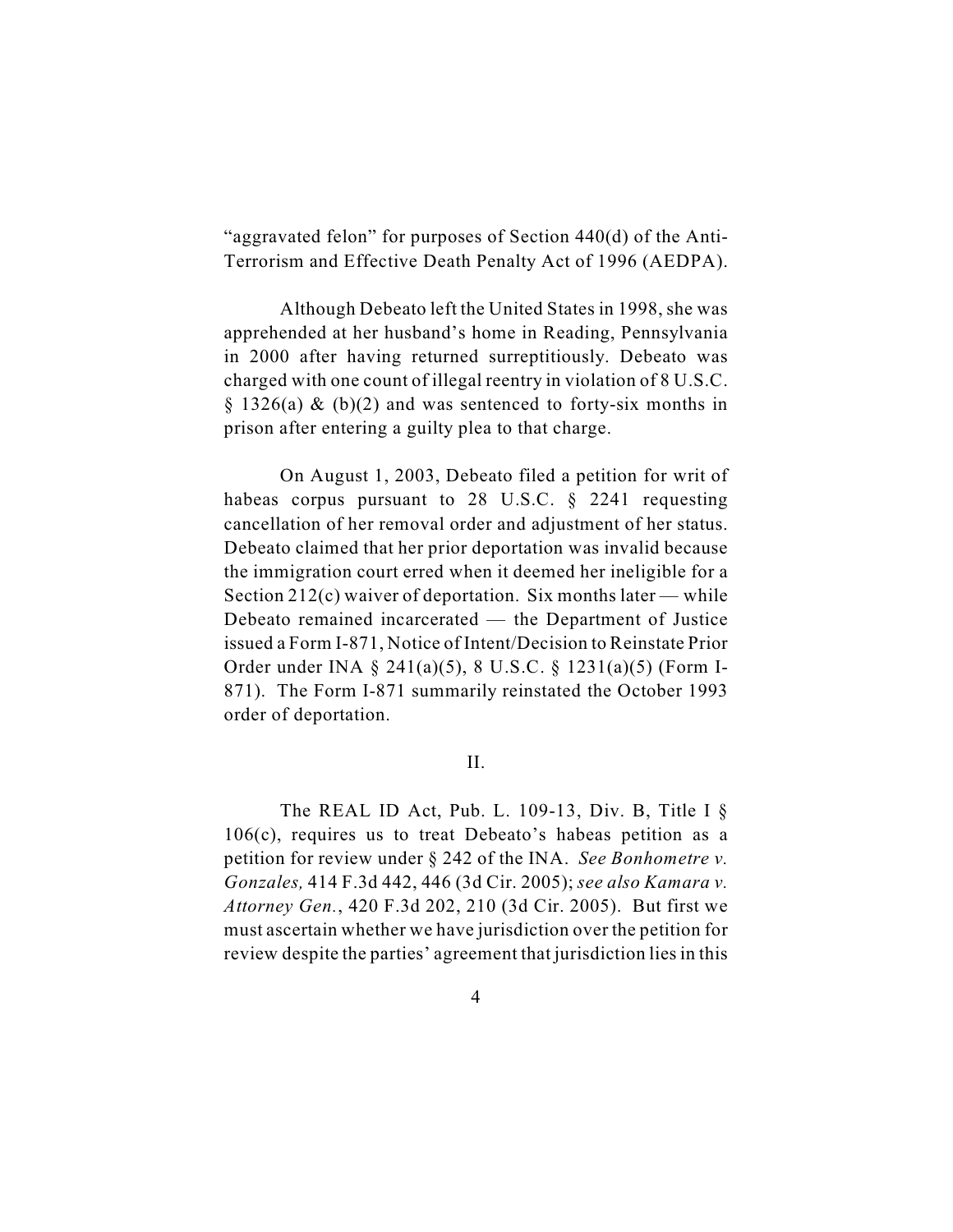Court. *See Steel Co. v. Citizens for a Better Env't,* 523 U.S. 83, 95, 118 S. Ct. 1003, 140 L. Ed. 2d 210 (1998); *see also Soltane v. U.S. Dept. of Justice*, 381 F.3d 143, 146 (3d Cir. 2004).

Before 2005, we lacked jurisdiction over any petition brought by an alien who had been convicted of one of the offenses listed in 8 U.S.C. § 1252(a)(2)(C). Debeato concedes that she is an alien, and admits that she was convicted of one of the enumerated offenses set forth in  $\S$  1252(a)(2)(C). Thus, under the precursor to the REAL ID Act, we would have lacked jurisdiction over Debeato's petition. *See Papageorgiou v. Gonzales*, 413 F.3d 356, 357 (3d Cir. 2005). However, "[t]he jurisdictional framework for aliens convicted of certain enumerated offenses was restructured by Congress and the President on May 11, 2005," when the REAL ID Act was enacted into law. *Id.* at 357-58.

The REAL ID Act divested all courts of jurisdiction over denials of discretionary relief and orders against criminal aliens, including those challenged through a habeas corpus petition. *See* 8 U.S.C. §§ 1252(a)(2)(B) and (C). However, in a new subparagraph captioned "Judicial Review of Certain Legal Claims," Congress restored a portion of the jurisdiction it took away in subparagraphs (B) and (C). That subparagraph reads, in pertinent part:

> Nothing in subparagraph  $(B)$  or  $(C)$ , or in any other provision of this Act (other than this section) which limits or eliminates judicial review, shall be construed as precluding review of constitutional claims or questions of law raised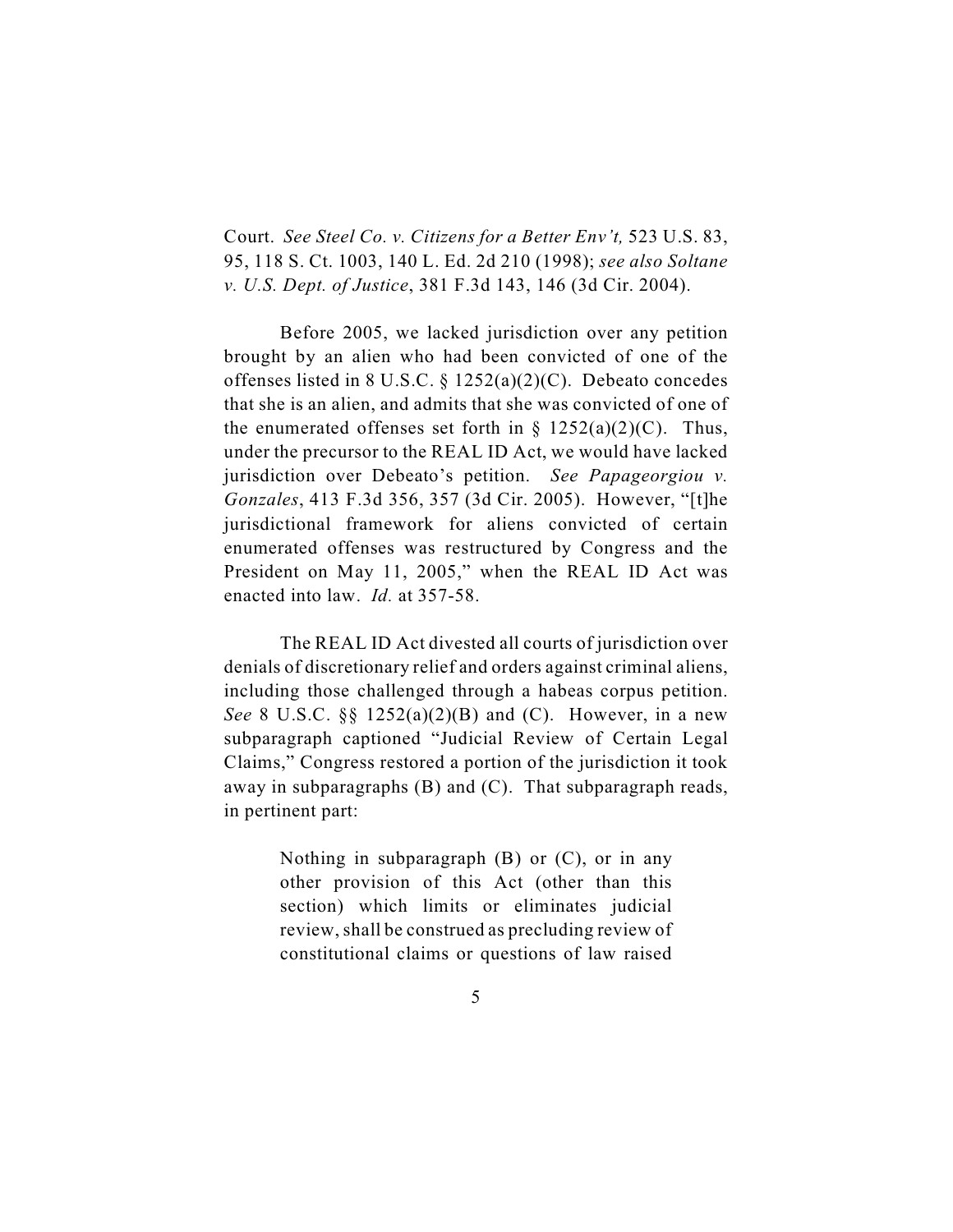upon a petition for review filed with an appropriate court of appeals in accordance with this section.

8 U.S.C. § 1252(a)(2)(D). In *Papageorgiou*, we quoted that same subparagraph, and interpreted it as follows:

> With this amendment, Congress evidenced its intent to restore judicial review of constitutional claims and questions of law presented in petitions for review of final removal orders. This now permits all aliens, including criminal aliens, to obtain review of constitutional claims and questions of law upon the filing of a petition for review with an appropriate court of appeals. We reach this conclusion because Congress has provided that nothing in 8 U.S.C. § 1252(a)(2)(B), (C), or any other provision of the INA shall preclude judicial review of such orders, unless such review is barred by some other provision of 8 U.S.C. § 1252. For this reason, we believe that, with passage of the Act, Congress has repealed all jurisdictional bars to our direct review of constitutional claims and questions of law in final removal orders other than those remaining in 8 U.S.C. § 1252 ( *e.g.,* in provisions other than  $(a)(2)(B)$  or  $(C)$ ) following the amendment of that section by the Act.

413 F.3d at 358. As Debeato concedes, *Papageorgiou* did not decide whether the grant of jurisdiction in §  $1252(a)(2)(D)$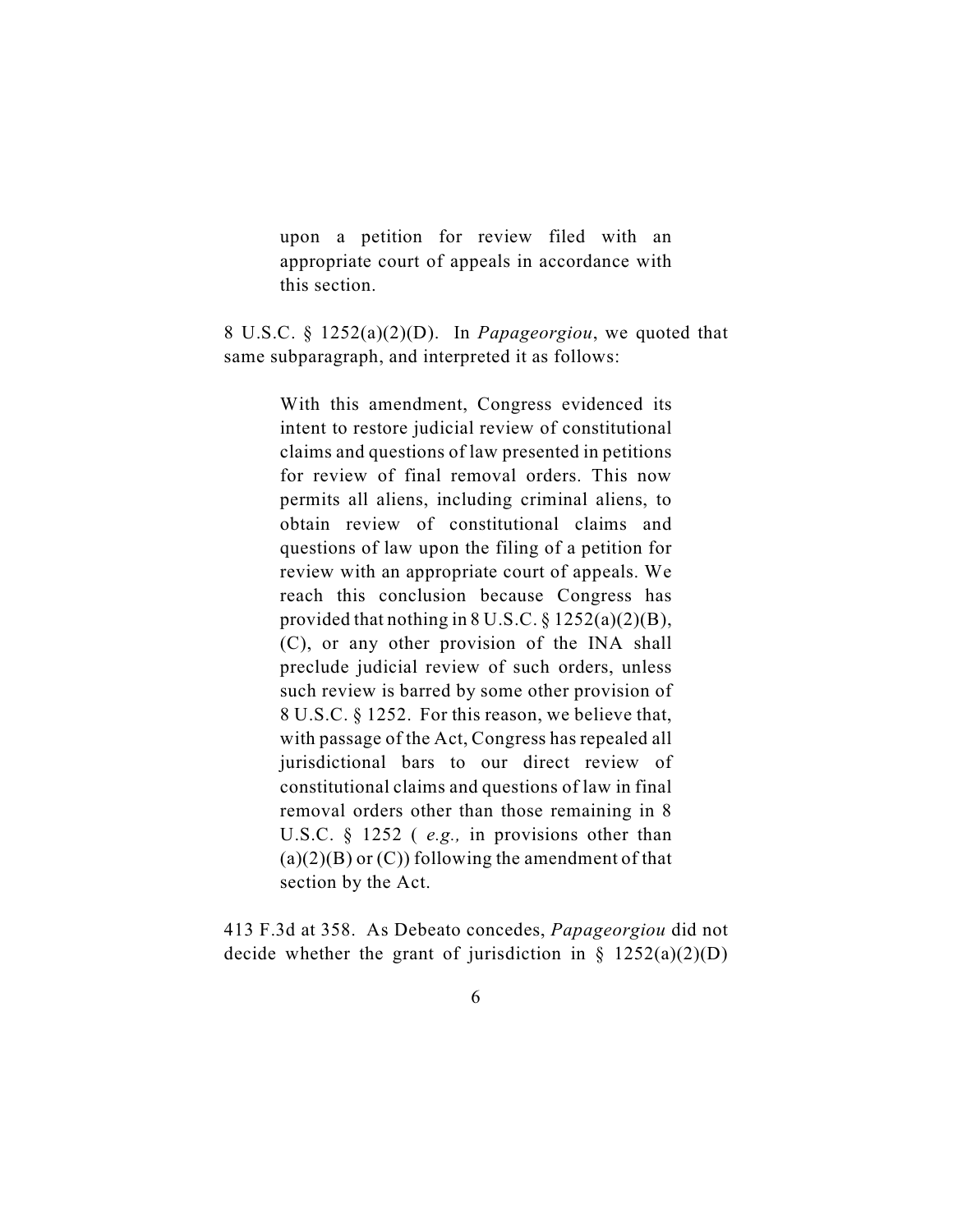extended to orders *reinstated* pursuant to 8 U.S.C. § 1231(a)(5). But we see no reason why *Papageorgiou* should not apply with equal force to reinstated orders.

On this point, we find persuasive the reasoning of *Ramirez-Molina v. Ziglar*, 436 F.3d 508 (5th Cir. 2006), in which the Court of Appeals for the Fifth Circuit found jurisdiction over a challenge to a reinstated order. In so doing, the Fifth Circuit explained:

> The REAL ID Act has in fact removed one barrier to our jurisdiction that might otherwise have existed. Title 8 U.S.C.  $\S$  1231(a)(5) specifies that when the Attorney General reinstates an order of removal after an alien re-enters the United States in violation of that order, the order "is not subject to being reopened or reviewed." . . . In addition to carving out exceptions to the jurisdictionstripping provisions of § 1252 for constitutional and legal claims,  $\S 1252(a)(2)(D)$  states that "[no] other provision of this chapter . . . which limits or eliminates judicial review, shall be construed as precluding constitutional claims or claims of law." Section 1231 is in the same chapter as § 1252. Because § 1231(a)(5) limits judicial review,  $\S 1252(a)(2)(D)$  prevents its operation in cases, such as this one, in which the validity of an underlying order is questioned on constitutional or legal grounds.

*Id.* at 513-14. We find the foregoing reasoning consistent with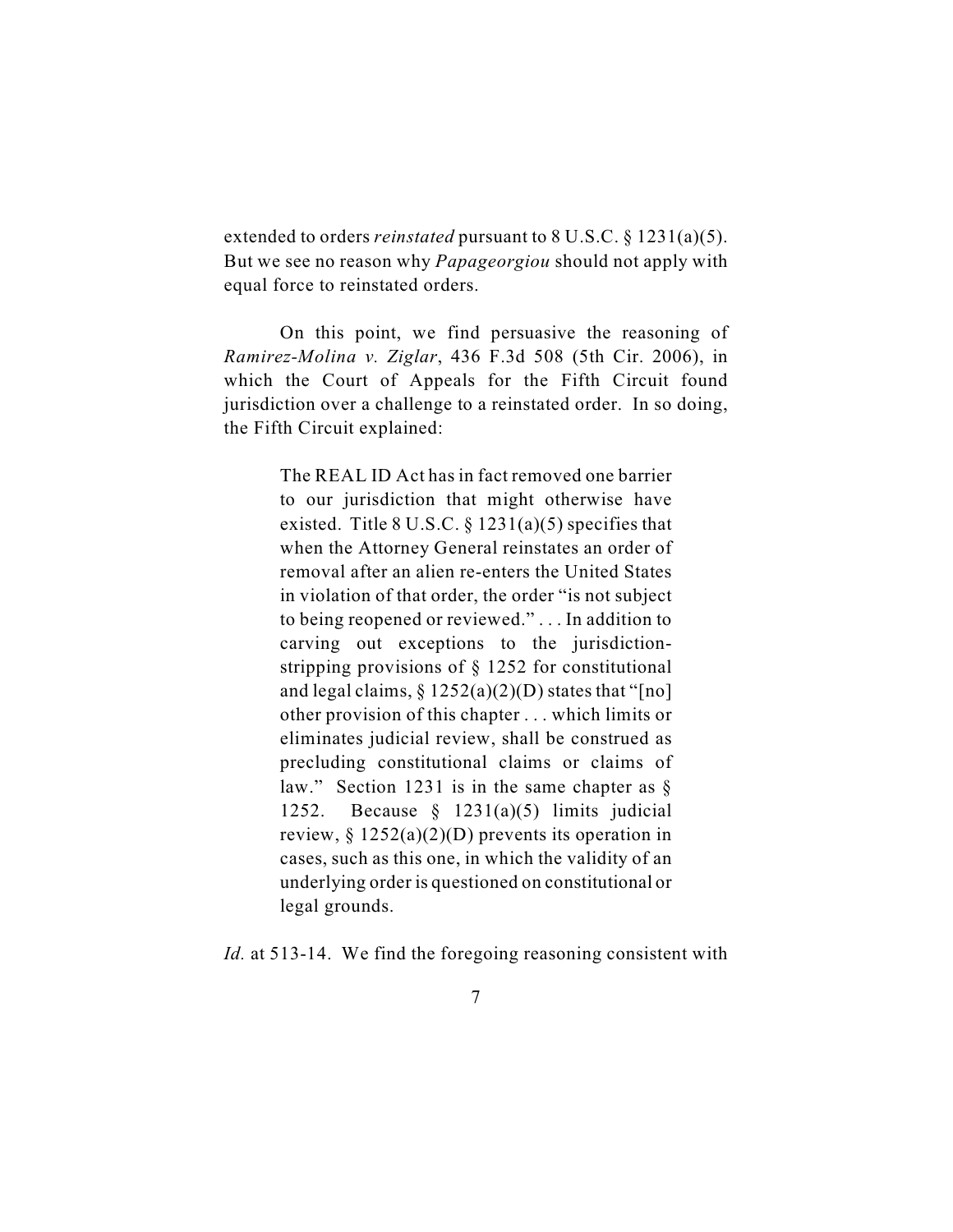our statement that  $\S 1252(a)(2)(D)$  "repeal[ed] all jurisdictional bars to our direct review of constitutional claims and questions of law in final removal orders." *Papageorgiou,* 413 F.3d at 358. Our confidence in this conclusion is reinforced by our observation in another post-REAL ID Act case, in which we noted that "an order reinstating a prior removal order is the functional equivalent of a final order of removal." *Dinnall v. Gonzales,* 421 F.3d 247, 251 n.6 (3d Cir. 2005) (citation and internal quotation marks omitted).

After *Papageorgiou* and *Dinnall*, there is no principled reason for reading  $\S 1252(a)(2)(D)$  as permitting jurisdiction to review a final removal order, yet denying jurisdiction to review a reinstatement of that very same order.<sup>2</sup> Accordingly, we conclude that the REAL ID Act, specifically  $\S$  1252(a)(2)(D), permits us to exercise jurisdiction over legal and constitutional challenges to final orders of removal, including those final orders that the Attorney General has reinstated pursuant to §  $1231(a)(5)$ .

<sup>&</sup>lt;sup>2</sup>Although the Sixth Circuit found jurisdiction lacking in these circumstances in *Tilley v. Chertoff*, 144 F. App'x 536 (6th Cir. 2005), and although *Tilley* was decided after the REAL ID Act became law, it — unlike *Ramirez-Molina* — reached its result by relying on pre-REAL ID caselaw and made no effort to reconcile that result with the language of  $\S 1252(a)(2)(D)$ . For that reason, and because we cannot square *Tilley* with our reading of the REAL ID Act that we advanced in *Papageorgiou*, we decline to follow *Tilley* on this point of law.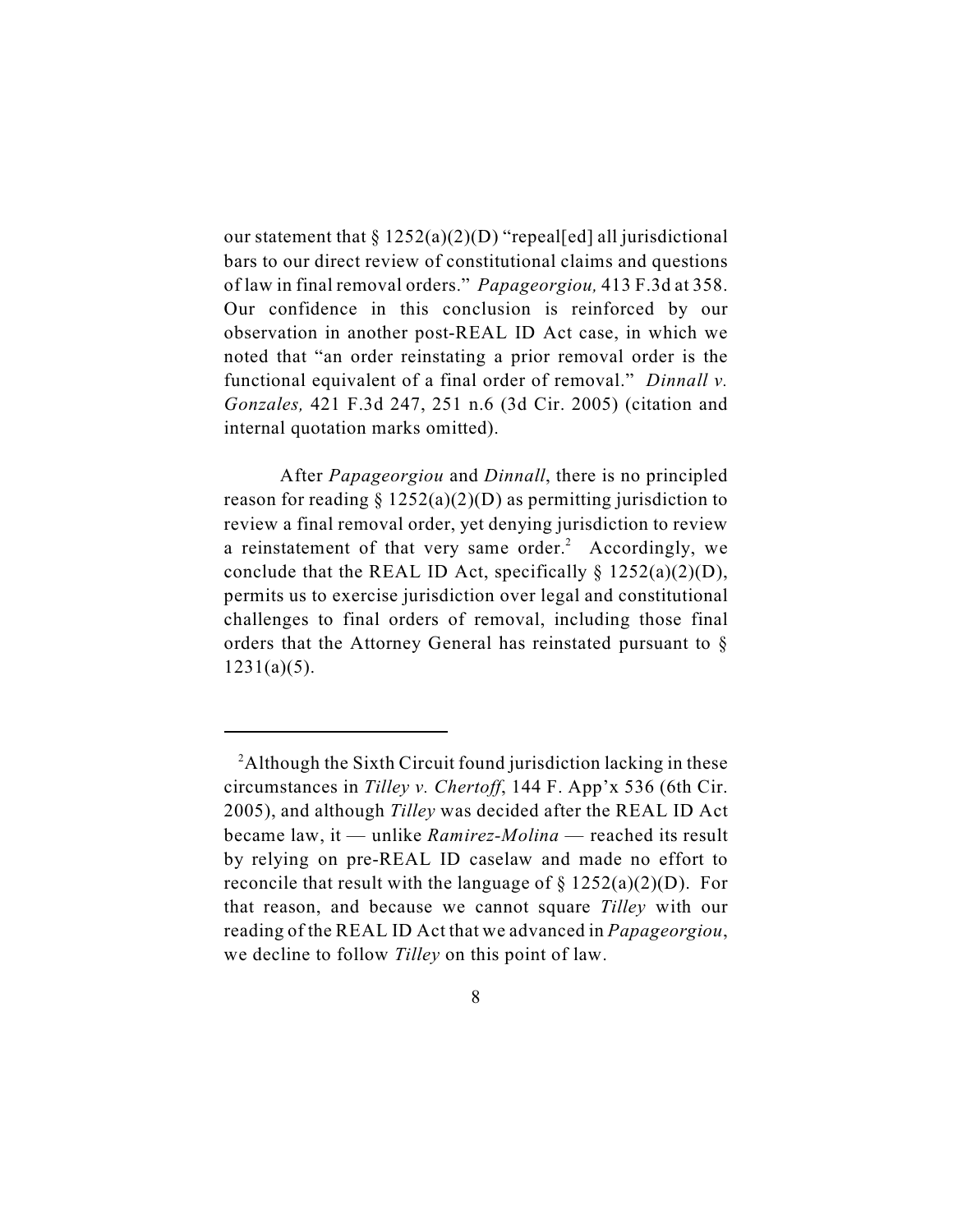**III.**

Having established jurisdiction, we must ascertain the appropriate standard of review. "Although [Debeato's] habeas corpus petition has now been converted to a petition for review, our standard of review remains the same." *Silva-Rengifo v. Attorney Gen.*, 473 F.3d 58, 63 (3d Cir. 2007); *see also Kamara,* 420 F.3d at 210-11. Thus, we review Debeato's constitutional and legal questions *de novo, see id.*, but defer to the BIA's reasonable interpretations of the statutes it is charged with administering. *See INS v. Aguirre-Aguirre,* 526 U.S. 415, 424, 119 S. Ct. 1439, 143 L. Ed. 2d 590 (1999); *see also Chevron U.S.A. Inc. v. Natural Res. Def. Council, Inc.,* 467 U.S. 837, 842-43, 104 S. Ct. 2778, 81 L. Ed. 2d 694 (1984).

Although the foregoing standard of review plainly applies on direct review of an original removal order, we recognize that Debeato has brought a collateral attack on a removal order for which the Fifth Circuit required a showing of "a gross miscarriage of justice sufficient to allow [consideration of] the merits of a petitioner's collateral attack on a removal order." *Ramirez-Molina*, 436 F.3d at 514. Debeato characterizes this as a "requirement unique to the Fifth Circuit," and we agree with her to a point. Insofar as *Ramirez-Molina* characterized the "gross miscarriage of justice" requirement as jurisdictional, *see* 436 F.3d at 514-15, we decline to follow it. But we have required petitioners bringing collateral challenges to orders of deportation or exclusion to show a "gross miscarriage of justice" — not as a jurisdictional showing, but as a prerequisite to relief. *See McLeod v. Peterson*, 283 F.2d 180, 184 (3d Cir. 1960) (as amended). Accordingly, we will apply the "gross miscarriage"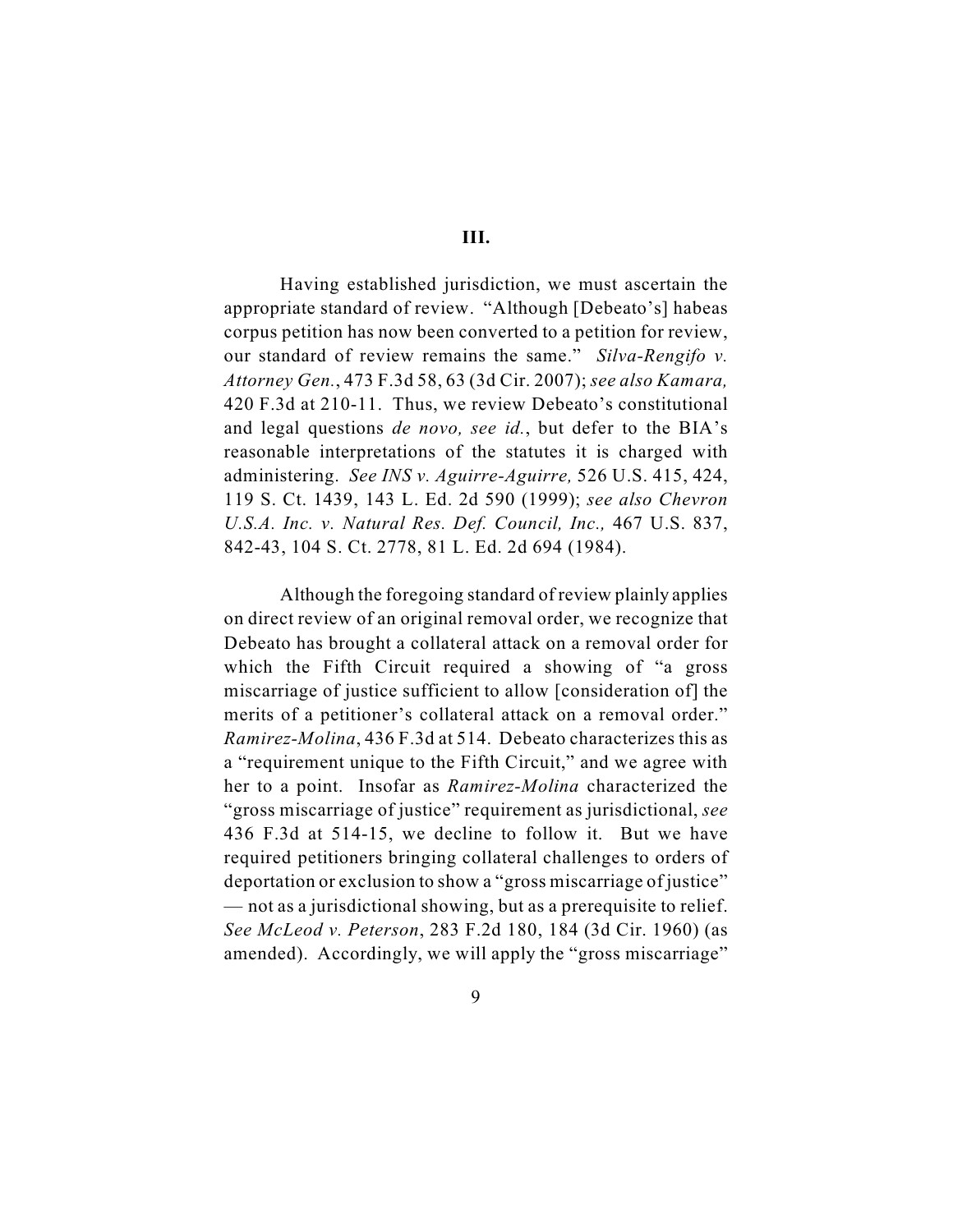standard not as did the Fifth Circuit in *Ramirez-Molina,* but rather as a facet of the standard of review of collateral challenges to removal orders.

#### **IV.**

Having established our jurisdiction, and having ascertained the appropriate standard of review, we reach the merits of the petition. Debeato challenges the BIA's April 1, 1997 order, which held, in pertinent part:

> [Debeato] is seeking relief from deportation under section 212(c) of the Immigration and Nationality Act, 8 U.S.C. § 1182(c). At the time of the hearing, the Immigration Judge properly denied that relief because [Debeato] did not then have the 7 years lawful unrelinquished domicile required for the waiver. Moreover, [she] is now statutorily ineligible for such relief as an "alien who is deportable by reason of having committed any criminal offense covered in section  $241(a)(2)(A)(iii)$ , (B), (C), or (D), or any offense covered by section  $241(a)(2)(A)(ii)$  for which both predicate offenses are covered by section 241(a)(2)(A)(I)." *See* Antiterrorism and Effective Death Penalty Act of 1996, Pub. L. No. 104-132, 110 Stat. 1214 ("AEDPA"), § 440(d); *Matter of Soriano*, Interim Decision 3289 (A.G., Feb. 21, 1997).

Debeato argues that the BIA incorrectly determined that she had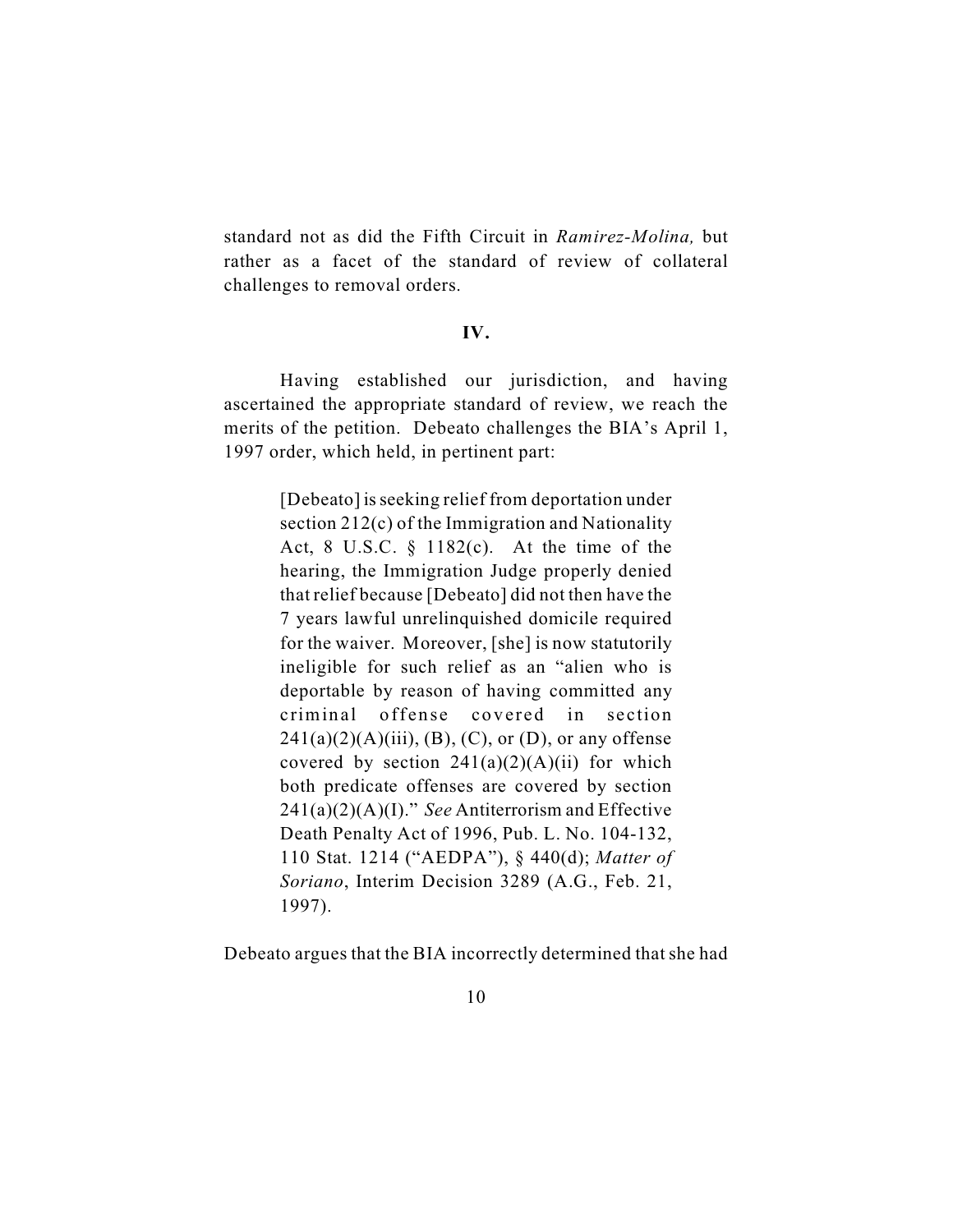not met the domicile requirement, and that it erred in applying AEDPA to her case. She acknowledges that these issues are not of "constitutional dimension." Instead, she characterizes her claim as presenting a "question of law" reviewable under §  $1252(a)(2)(D)$ .

The government concedes the foregoing points, and rightly so. We have held that an alien's lawful permanent resident status ends with the entry of a *final* administrative order of deportation. *See Katsis v. INS*, 997 F.2d 1067, 1071 (3d Cir. 1993); *see also Tipu v. INS*, 20 F.3d 580, 583 (3d Cir. 1994). As to the second point, we have held that  $\S$  440(d) of AEDPA did not apply retroactively to cases pending in 1996. *See Sandoval v. Reno*, 166 F.3d 225, 242 (3d Cir. 1999) (abrogating *Matter of Soriano*). Accordingly, both of the reasons the BIA offered for affirming the IJ's 1993 order of deportation were, with the benefit of hindsight, incorrect.

Given our conclusion that the BIA's 1997 order was erroneous as a matter of law in both respects, the question then becomes whether these errors resulted in a gross miscarriage of justice. Like the Fifth Circuit, we have yet to describe the contours of the "gross miscarriage" standard. *See Ramirez-Molina*, 436 F.3d at 514. Where, as here, a petitioner's collateral attack on a removal order raises only a "question of law" within the meaning of  $\S 1252(a)(2)(D)$ , the Seventh Circuit has observed that a gross miscarriage of justice has been found only when "the individual *should not have been deported based on the law as it existed at the time of the original deportation.*" *See Robledo-Gonzales v. Ashcroft*, 342 F.3d 667, 682 n.13 (7th Cir. 2003) (emphasis added) (declining to find a gross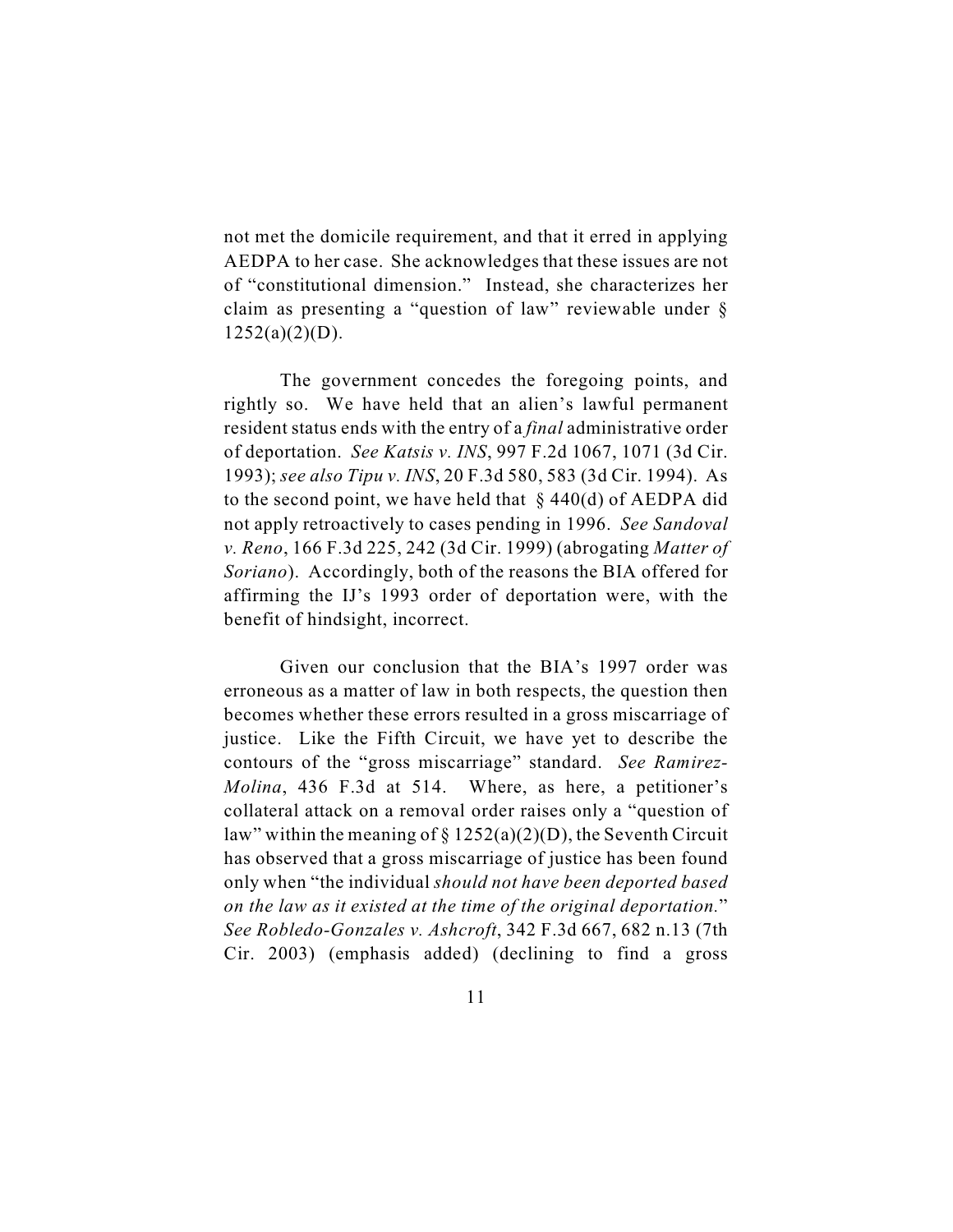miscarriage of justice where a petitioner "seeks to have applied to him an interpretation of the law made subsequent to the time of the original deportation decision, namely [*INS v.*] *St. Cyr*[, 533 U.S. 289, 121 S. Ct. 2271, 150 L. Ed. 2d 347 (2001)].") (citing *Matter of Farinas,* 12 I. & N. Dec. 467 (BIA 1967), and *Matter of Malone,* 11 I & N Dec. 730, 731-32 (BIA 1966) (finding a "gross miscarriage of justice" when "on the basis of judicial and administrative decisions existing at the time of the original proceeding, no order of deportation should have been entered")).We find this approach persuasive and consistent with our more general formulation of the standard. *See McLeod*, 283 F.2d at 184 (finding a gross miscarriage of justice where the "error was so obvious and so clear that counsel should have been quick to appeal").

Under this approach, it is clear that the BIA's 1997 decision affirming the IJ's order of deportation was not grossly unjust. The first ground the BIA cited in support of its decision — namely, that Debeato was deportable because she had not met the seven-year domiciliary requirement at the time of her 1993 hearing before the IJ — was demonstrably wrong, even in 1997. *See Katsis*, 997 F.2d at 1071; *see also Tipu*, 20 F.3d at 583. But the BIA's final decision was not based on that ground alone. As noted above, it also was based on the conclusion that AEDPA § 440(d) applied retroactively and barred certain felons, including Debeato, from § 212(c) relief. In *Sandoval*, we held that this retroactive application of AEDPA  $\S$  440(d) was improper and the Supreme Court reached a similar decision in *St. Cyr.* But *Sandoval* was not decided until 1999, and *St. Cyr* was decided in 2001. Thus, under the Attorney General's interim decision in *Matter of Soriano* — "the law as it existed at